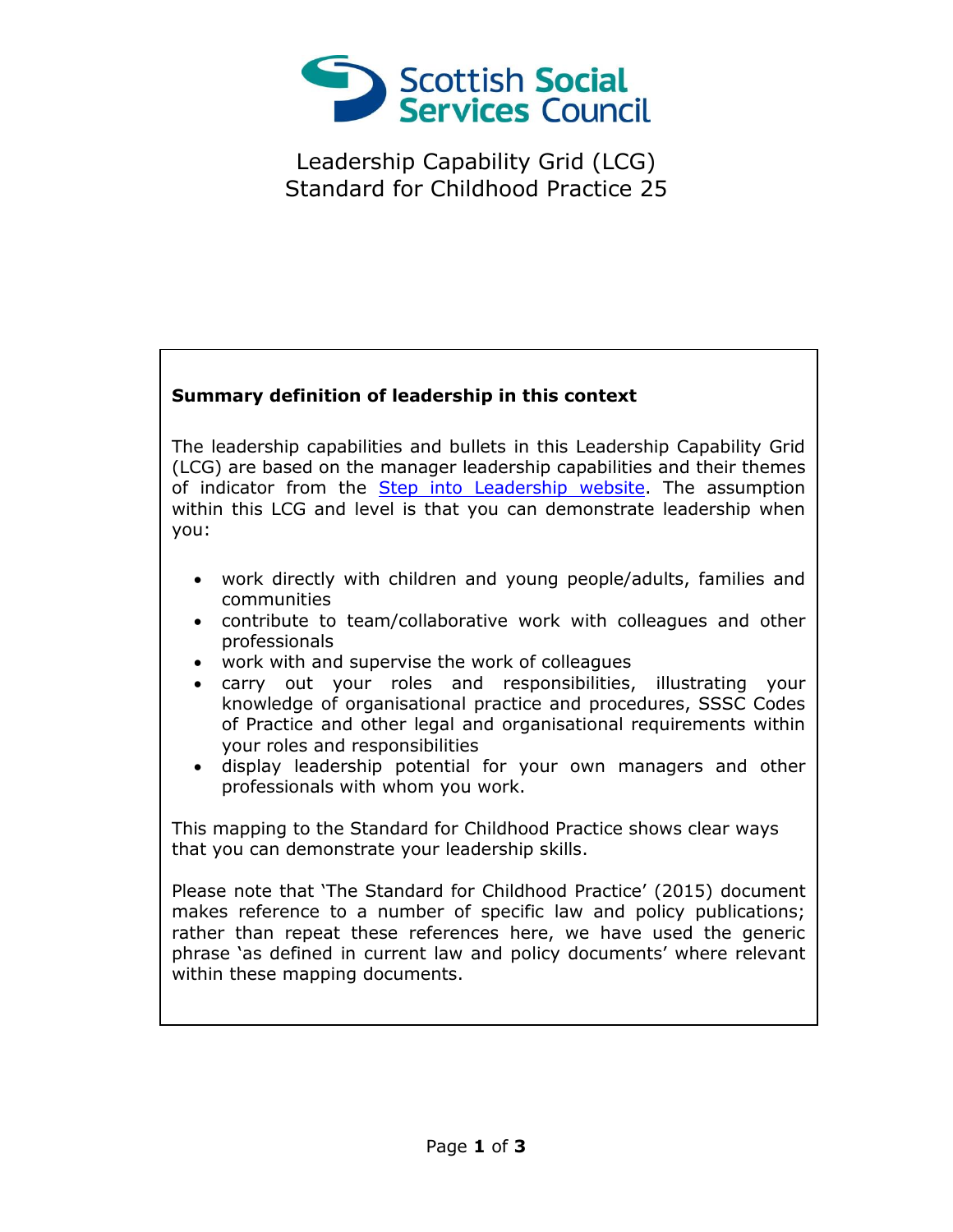

Leadership Capability Grid (LCG) Standard for Childhood Practice 25

 $\mathsf{L}$ 

П

| Leadership<br>capabilities | When engaging with the business management of the services<br>you provide, you can demonstrate leadership capabilities by:                                                                                                                                                                                                                                                                                                                                                                                                                                                                                                                                                                                                                                                                                                                                                                                                                                                                                                                                                                                                                                                                                                                                                       |
|----------------------------|----------------------------------------------------------------------------------------------------------------------------------------------------------------------------------------------------------------------------------------------------------------------------------------------------------------------------------------------------------------------------------------------------------------------------------------------------------------------------------------------------------------------------------------------------------------------------------------------------------------------------------------------------------------------------------------------------------------------------------------------------------------------------------------------------------------------------------------------------------------------------------------------------------------------------------------------------------------------------------------------------------------------------------------------------------------------------------------------------------------------------------------------------------------------------------------------------------------------------------------------------------------------------------|
| <b>Vision</b>              | Providing a vision for those with whom you work and your<br>organisation when you:<br>See how best to make a difference when:<br>undertaking organisational and workforce development planning,<br>$\bullet$<br>taking account of the individual learning plans of workers (25.5)<br>developing, implementing and evaluating relevant business,<br>$\bullet$<br>operational and work plans as appropriate to your role (25.6)<br>Promote a public service ethos when:<br>developing, implementing and evaluating relevant business,<br>operational and work plans as appropriate to your role (25.6)<br>Think and plan strategically when:<br>developing procedures for effectively administering the service<br>provided, including promoting the effective use of technology (25.1)<br>developing procedures for the safe selection, recruitment, induction<br>and retention of workers (25.3)<br>planning and controlling budgets, identifying and managing priorities<br>and risks (25.4)<br>undertaking organisational and workforce development planning,<br>taking account of the individual learning plans of workers (25.5)<br>developing, implementing and evaluating relevant business,<br>$\bullet$<br>operational and work plans as appropriate to your role (25.6) |
| Self-<br>leadership        | Displaying self leadership when you:<br>Demonstrate and adapt leadership when:<br>undertaking organisational and workforce development planning,<br>$\bullet$<br>taking account of the individual learning plans of workers (25.5)<br>Enable intelligent risk-taking when:<br>having procedures in place to manage the physical resources of the<br>service including the physical environment and health and safety<br>(25.2)<br>planning and controlling budgets, identifying and managing priorities<br>and risks (25.4)<br>developing,<br>implementing<br>and evaluating<br>relevant<br>business,<br>operational and work plans as appropriate to your role (25.6)<br>Demonstrate and promote resilience when:<br>planning and controlling budgets, identifying and managing priorities<br>and risks (25.4)                                                                                                                                                                                                                                                                                                                                                                                                                                                                  |